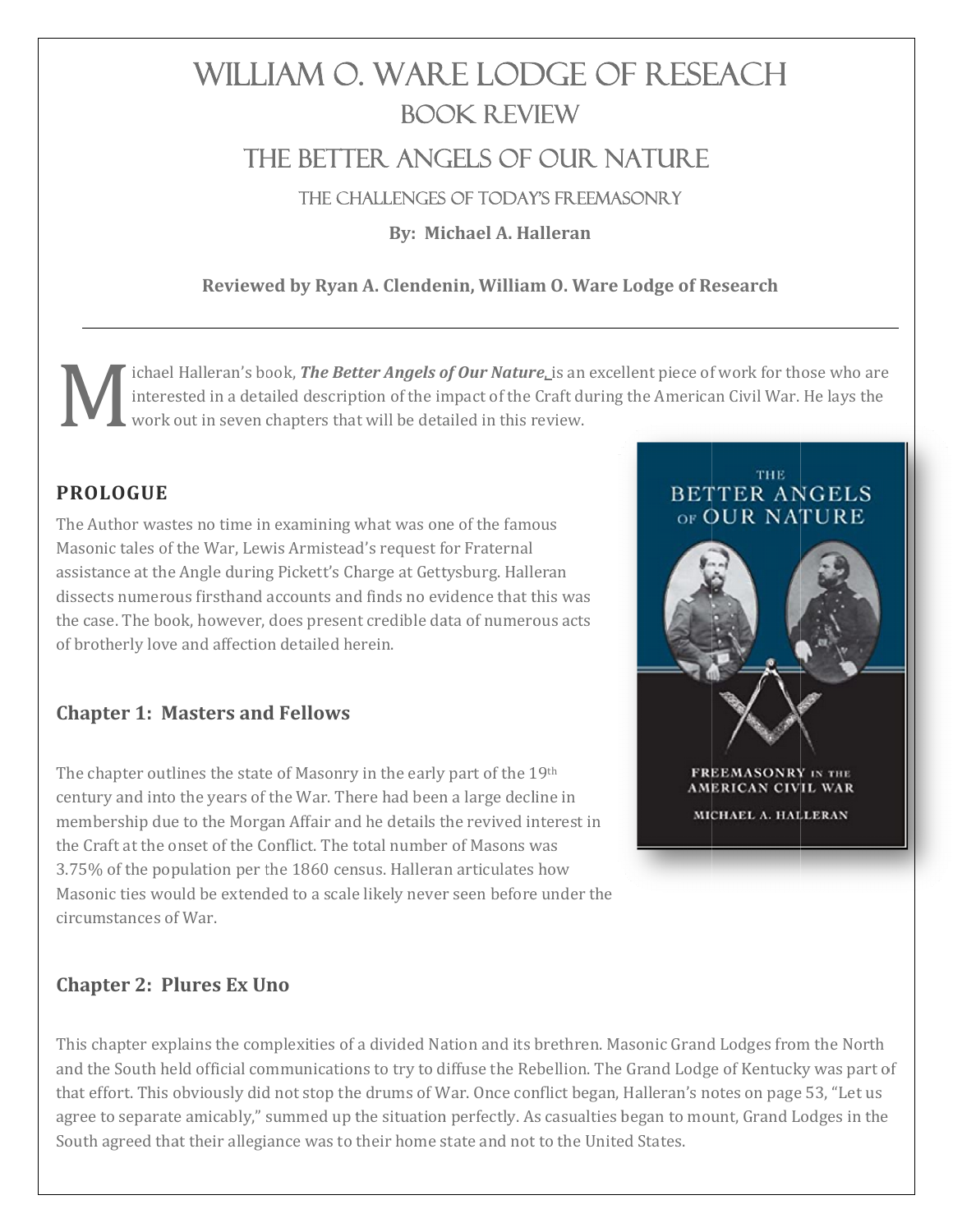# **Chapter 3: "If That Is Masonry, I Will Take Some of It Myself"**

In this chapter, Halleran showcases some of the lesser-known acts that created a lasting impression on those who later became distinguished Masons. One example was from the Grand Master of New York, Finlay M. King, who wanted more Masonic participation. He is quoted as saying, "The light of Masonic charity and mercy shed forth their cheering beams, bringing balm to the sufferer, comfort to the sorrowing and sustenance to the poor and hungry."Another intriguing example involved General Albert Pike who later served as the Sovereign Grand Commander of the Supreme Council, Scottish Rite. His home was in Little Rock, AK and the Federals were intent on burning it to the ground until Colonel Thomas Hart Benton, Jr. (Grand Master of Iowa) stepped in and prevented its razing by way of making it his headquarters. This act saved Pike's large Masonic library, which became the Supreme Council (Southern Jurisdiction) of the Scottish Rite's library.Another example offered by Halleran involves a Union Staff Officer,William McKinley (future President of the USA), who saw Masonic relief by a Federal surgeon towards Confederate prisoners of war. He was quoted as saying "If that is Masonry, I will take some of it myself." Following the surrender at Appomattox, McKinley petitioned a Southern Lodge in Winchester, VA and was made a Mason.

#### **Chapter 4: Saving the Life of the Enemy**

The brethren of the time period placed importance of outward signs of the Craft, such as watch fobs, pins and drawings of Masonic symbols on pieces of equipment. An excellent example cited by Halleran was by a Union Lt. Matthew J. Borland of the 10<sup>th</sup> Ohio Volunteer Calvary, who was captured by the Confederates. Borland recounts: "I make the following statement, as much to combat the impression that Masons in the rebel army would not recognize 'the Yankee masons' (as they call them,) as to show the benefits of Masonry under certain circumstances. While out on a scouting party on the  $3<sup>rd</sup>$  day of August, 1864, I was surprised and attacked by four times our number, and myself and two men taken as prisoners. I expected to receive very severe treatment, as our captors were a roving band, and not under very good discipline. The private soldiers had taken from me all my valuables before the commanding officer made his appearance. When he came up (it was a Col. Andrew Young) he recognized me at once as a Mason, secured and returned to me all my personal effects that could be found, and allowed me to ride in his company and share his rations. When we reached Gainesville, GA, he introduced me to prominent Masons-among others the D. G. Master of South Carolina… I am glad to say that I received very kind treatment from every Mason I met."

The last example that I found striking occurred after the War. A Union Veteran placed a newspaper advertisement which reads as follows, "If the Confederate soldier belonging to company A of the 15<sup>th</sup> TX, who gave a wounded Federal soldier a canteen of water during the battle of Chickamauga, will write me at --Hotel, New Orleans, he will learn something of interest to him."-John Randolph. The two men met in New Orleans and the canteen from the battle was returned to the elderly Confederate Mason.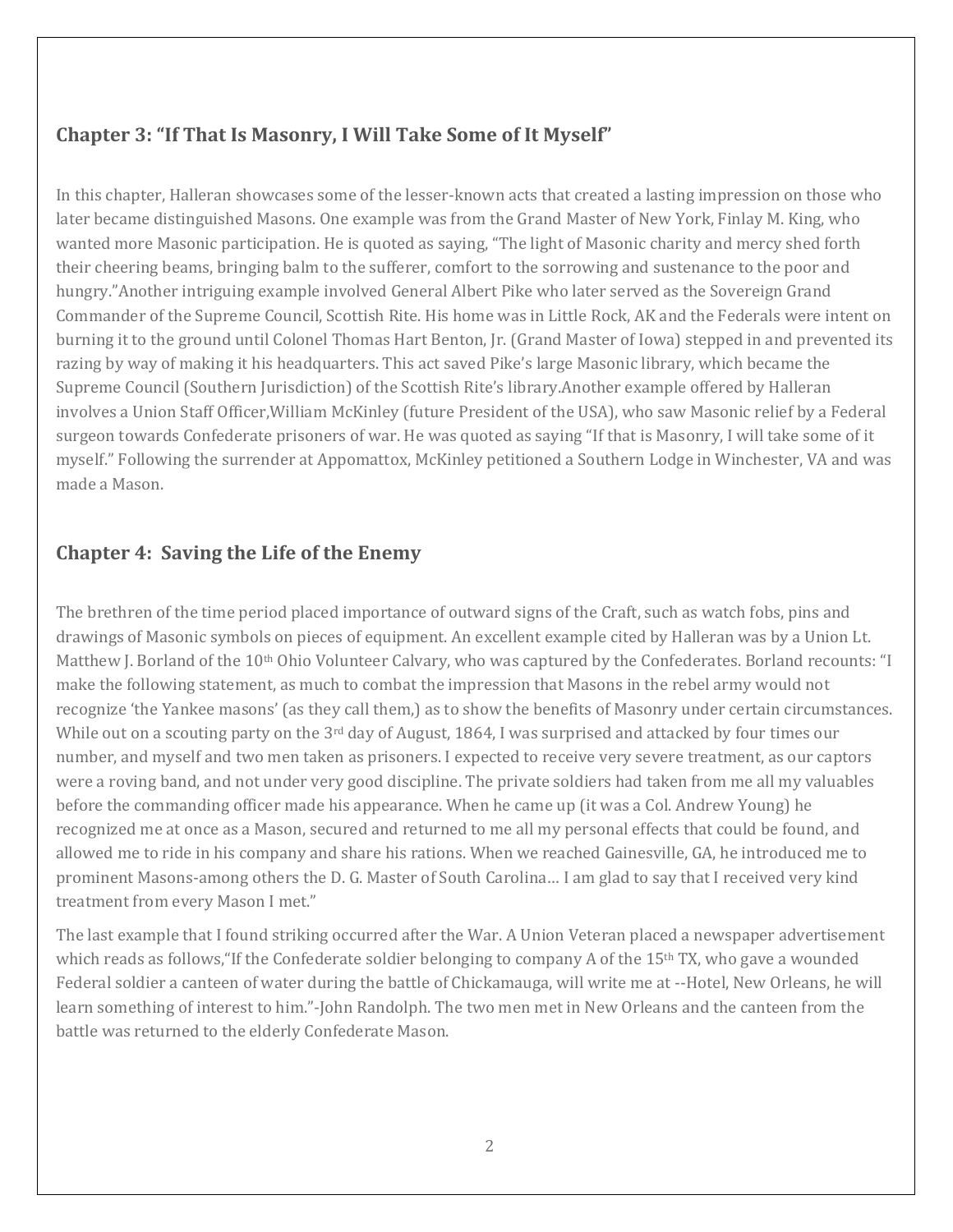## **Chapter 5: Gentlemen of the White Apron**

This chapter elaborates on Masonic ties in POW camps. The first example that I found curious was from a Union prisoner of war named John Ransom. He was captured and transferred to Belle Island prison near Richmond, VA. He was greatly assisted by his fraternal ties in the way of food and shelter. One of his captors recognized him to be a Mason and let him escape at his first chance. Another illustration occurred at the infamous Andersonville prison in Georgia, which had a "Masonic" tent inside the prison walls. They were never interfered with and seemed to be better fed and sheltered than the rest of the prisoners. Halleran makes clear that if a man was a Mason and in a POW camp, his Masonic identity could mean the difference between life or death.

#### **Chapter 6: A More Decent Interment**

The beginning of the chapter quotes Albert Mackey, "When a Mason has reached the third degree, he becomes entitled to all the rights and privileges of Ancient Craft Masonry… These are the rights of membership, of visitation, of relief, and of burial." The obligations we take in solemnity were extended on the battlefield with the objective of a decent burial. Several of the burials described by Halleran happened hastily on the field of battle with an abridged funeral rite. The book cites examples of wounded brethren placing Masonic diplomas near themselves with the hope of a proper interment. Halleran details a firsthand account of Union and Confederate soldiers and sailors meeting on the level to conduct Masonic funeral rites. Interestingly enough, a Union Captain was buried at Grace Church Cemetery in St. Francisville, LA. The odd burial of a Federal Boat Captain in a Southern cemetery is still celebrated by townspeople today. Road trip, anyone?

#### **Chapter 7: All Passions Laid Aside? Freemasonry in the** A**rmy**

Army lodges were not new at the time of the American Civil War. British Military lodges are credited with having played a small part in dispensing Masonry into the New World. During the War Between the States, Halleran noted that there were 98 Union Army lodges and 153 Confederate lodges which were under dispensation of a Grand Lodge. The photo section of the book provides an example of a beautiful Federal field lodge with all the accoutrements of their Home Lodge. Men had an interest in keeping the Masonic traditions of home in the field.

## **Conclusion**

In closing, the book was a fascinating read for those with a deep curiosity in the American Civil War coupled with Freemasonry. The use of our modes of recognition is a recurring theme, whether it be on the battlefield interactions with the enemy, POWs or civilians. I have not read elsewhere of this many instances of the mystic tie being stretched thin, but never breaking. Lastly, the book made me pause to reflect on my own knowledge of the